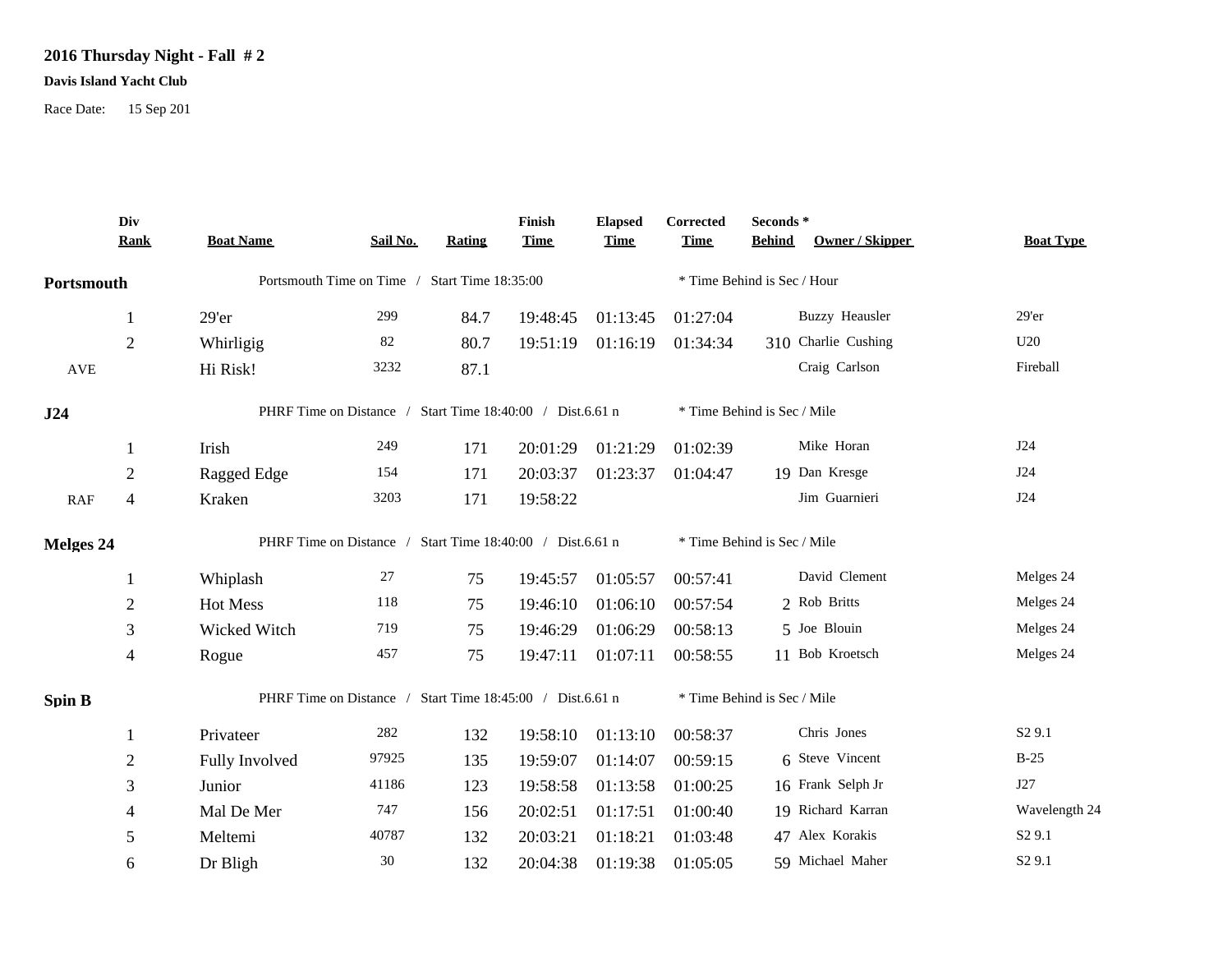| $\tau$               | Abracadabra                                               | 511              | 156 | 20:08:03                    | 01:23:03 | 01:05:52                    | 66 Emily Kropp           | Wavelength 24     |  |
|----------------------|-----------------------------------------------------------|------------------|-----|-----------------------------|----------|-----------------------------|--------------------------|-------------------|--|
| Spin A               | PHRF Time on Distance / Start Time 18:50:00 / Dist.6.61 n |                  |     |                             |          | * Time Behind is Sec / Mile |                          |                   |  |
| $\mathbf{1}$         | No Limit                                                  | 39526            | 42  | 19:51:48                    | 01:01:48 | 00:57:10                    | Burns/ Zonnenberg        | Farr 395          |  |
| $\mathfrak{2}$       | Mad Cow 2                                                 | 46453            | 57  | 19:55:32                    | 01:05:32 | 00:59:15                    | 19 Ed Ruark/ Dave German | $B-32$            |  |
| 3                    | Rocket                                                    | 48               | 72  | 20:01:06                    | 01:11:06 | 01:03:10                    | 54 Grimsdale/ Nelson     | J35               |  |
| 4                    | Fire & Ice                                                | 83198            | 81  | 20:03:03                    | 01:13:03 | 01:04:08                    | 63 George Cussins        | J105              |  |
| 5                    | Hot Water                                                 | 42696            | 72  | 20:03:11                    | 01:13:11 | 01:05:15                    | 73 Jose Suarezhoyos      | J35               |  |
| 6                    | Wired                                                     | 39511            | 42  | 20:01:29                    | 01:11:29 | 01:06:51                    | 88 Brocks/ Achilles      | Farr 395          |  |
| 7                    | Kicks                                                     | 50               | 99  | 20:08:05                    | 01:18:05 | 01:07:11                    | 91 Peter Hartleb         | J92s              |  |
| Non Spin A           | PHRF Time on Distance / Start Time 18:55:00 / Dist.4.85 n |                  |     |                             |          | * Time Behind is Sec / Mile |                          |                   |  |
| 1                    | Another Road                                              | H <sub>100</sub> | 174 | 19:58:19                    | 01:03:19 | 00:49:15                    | Kevin Fouche             | Heritage WI 36    |  |
| $\overline{c}$       | Boat                                                      | 57               | 180 | 20:00:18                    | 01:05:18 | 00:50:45                    | 19 Larry Willis          | Wavelength        |  |
| 3                    | Long Gone                                                 | 10225            | 161 | 20:00:45                    | 01:05:45 | 00:52:44                    | 43 Phil Walller          | Morgan 42         |  |
| 4                    | W T Flyer                                                 | 97               | 153 | 20:00:17                    | 01:05:17 | 00:52:55                    | 45 Ullman/ Bostick       | Pearson 30        |  |
| 5                    | <b>Emotional Rescue</b>                                   | 22268            | 176 | 20:03:46                    | 01:08:46 | 00:54:32                    | 65 Dave Coffee           | C & C 36          |  |
| 6                    | Vendeval the Pearl                                        | $005$            | 164 | 20:08:33                    | 01:13:33 | 01:00:18                    | 137 Lee Burstiner        | Dufour 39         |  |
| Non Spin B           | PHRF Time on Distance / Start Time 18:55:00 / Dist.4.85 n |                  |     |                             |          | * Time Behind is Sec / Mile |                          |                   |  |
| 1                    | Volant II                                                 | 99               | 202 | 19:58:19                    | 01:03:19 | 00:46:59                    | John Gifford             | J22               |  |
| $\mathbf{2}$         | Komus                                                     | 283              | 241 | 20:12:45                    | 01:17:45 | 00:58:16                    | 140 Rusty Shenk          | Morgan 24         |  |
| 3                    | Sea Chelle                                                | 172              | 223 | 20:12:38                    | 01:17:38 | 00:59:36                    | 156 Steve Lewis          | Hunter 29.5       |  |
| 4                    | Gypsy                                                     | 77               | 280 | 20:23:24                    | 01:28:24 | 01:05:46                    | 232 Stephen Brooks       | Allied Seawind 32 |  |
| 5                    | Satisfaction                                              | 5690             | 229 | 20:23:56                    | 01:28:56 | 01:10:25                    | 290 Finn Walling         | Catalina 30       |  |
| $\operatorname{AVE}$ | Mazel                                                     | 124              | 232 |                             |          |                             | Jason Baruch             | Morgan 28         |  |
| <b>Racer Cruiser</b> | PHRF Time on Distance / Start Time 18:55:00 / Dist.4.85 n |                  |     | * Time Behind is Sec / Mile |          |                             |                          |                   |  |
| 1                    | Intrepid                                                  | 41227            | 78  | 19:47:51                    | 00:52:51 | 00:46:33                    | Jeff Russo               | J40               |  |
| $\overline{c}$       | Wing It                                                   | 43620            | 126 | 19:58:32                    | 01:03:32 | 00:53:21                    | 84 Mike Doyle            | Irwin Citation    |  |
| 3                    | Lunacy                                                    | 198              | 135 | 20:13:31                    | 01:18:31 | 01:07:36                    | 260 Dave Lorick          | Tartan 37         |  |